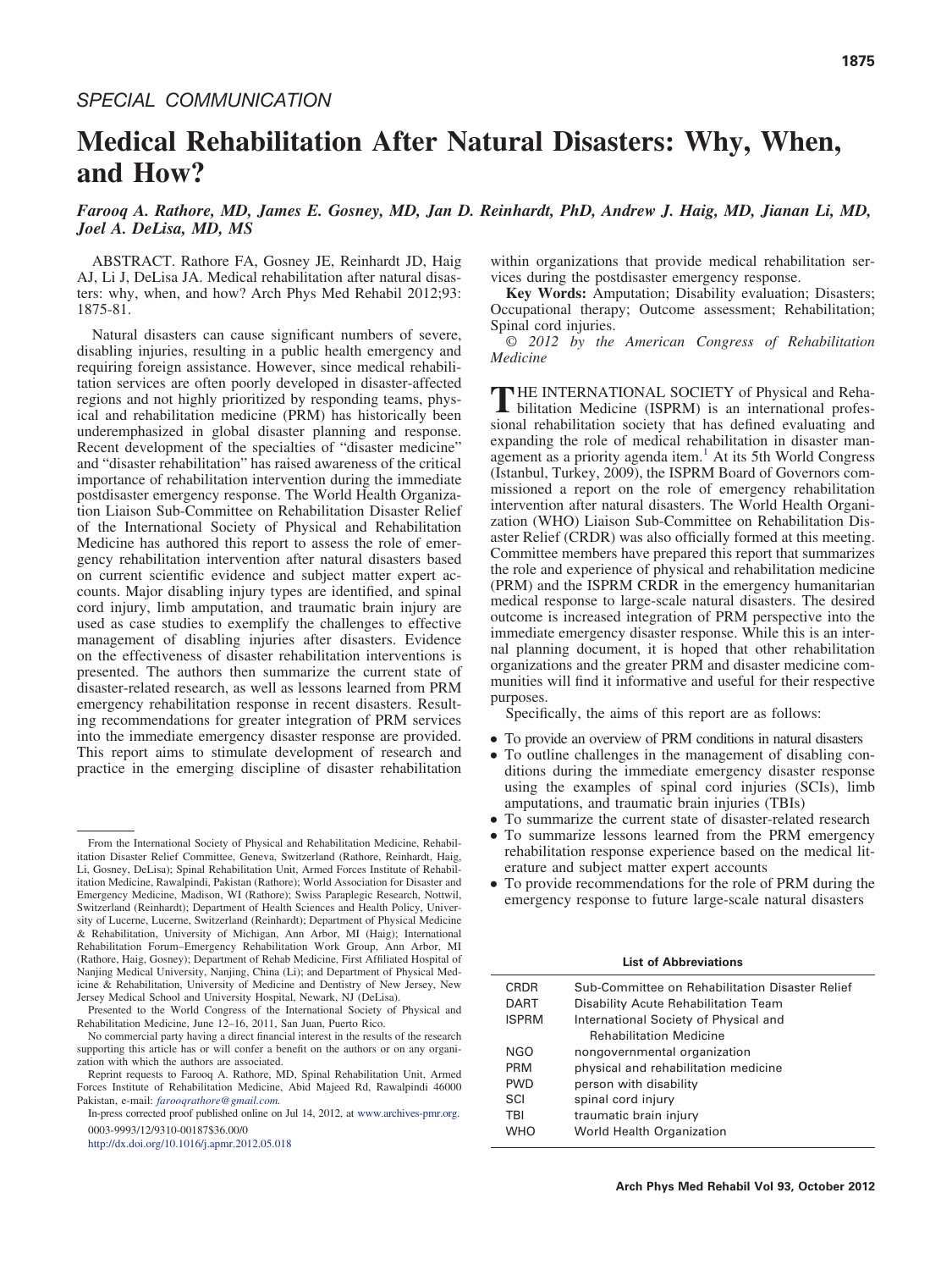Manmade disasters, disabling injury types beyond those addressed herein, and medical needs of persons with preexisting disabilities other than acute exacerbation of their conditions and new-onset disabling injuries are beyond the scope of this report and require further attention in future documents. In addition, technological disasters and complex humanitarian emergencies have associated rehabilitation needs, but the added complexity of these disaster types requires separate investigation. Also, the role and experience of allied rehabilitation providers and other professional rehabilitation organizations are not emphasized.

Large-scale disasters often become public health emergencies that result in significant loss of life, limb, and property. General classification of disasters subsumes "natural disasters" (biologic, geologic, or climatic), "technological disasters" such as nuclear accidents, or "complex humanitarian emergencies" including civil wars. A natural disaster is defined by the WHO as a "sudden ecological disruption or threat that exceeds adjustment capacity of the affected community and requires ex-ternal assistance."<sup>[2\(p11\),3](#page-5-1)</sup> Common types of natural disasters include earthquakes, floods, hurricanes, tsunamis, volcanic eruptions, and fires.

The sudden onset and great magnitude of large-scale natural disasters, especially earthquakes, often result in significant numbers of victims with severe disabling injuries including long bone fractures, limb amputations, SCIs, TBIs, crush injuries, burns, and peripheral nerve injuries.<sup>4-7</sup> The severely disrupted local medical infrastructure including supporting communication and transportation networks is immediately overwhelmed, compromising medical response and management of the severely injured.

Injury patterns, mortality profiles, and economic impact of natural disasters have been well researched and documented.<sup>4-8</sup> Lessons learned and collective experience have been integrated into comprehensive disaster management plans designed to minimize the loss of human lives and reduce survivor morbidity. $9-11$  The perspective of the medical community in the health care response is increasingly reflected in disaster planning.<sup>12</sup> Regrettably, however, response plans and acute care protocols do not typically include rehabilitation interventions, resulting in neglected acute rehabilitative need. Medical complications of disabling injuries, long-term disability, and other significant, negative consequences for the individual and society are the result.<sup>[13](#page-5-5)</sup> Although physiatrist involvement during the immediate emergency disaster response would result in more optimal management of new-onset traumatic disabling injuries, recognition of the physiatrist's role and participation in international disaster response is not widespread. Moreover, natural disasters mostly occur in low-resource regions of the world where rehabilitation services are either underdeveloped or do not exist.  $14,15$ 

#### **METHODS**

Current best evidence on disaster rehabilitation was obtained from an electronic and manual search of the scientific literature supplemented by subject matter expert commentary including CRDR member accounts. The electronic search (1950 –2011; English language only) was performed using the Medline, Science Direct, OVID, Springerlink, Google Scholar, Scopus, and CINAHL databases. Key words were *disasters, rehabilitation, disability, functional outcome, disaster response, disaster management, epidemiology, persons with disability*, *spinal cord injury, traumatic brain injury, fractures, peripheral nerve injuries, complications, physical therapy, occupational therapy, orthotics, prosthetics, earthquake, tsunami, hurricane, floods,* and *low-resource countries*. Many CRDR members are

physiatrists who have themselves provided medical rehabilitation services in disasters including the Sidr cyclone in Bangladesh and Hurricane Katrina in the United States, as well as earthquakes in Turkey, Iran, Pakistan, China, and Haiti.

## **RESULTS**

## **Magnitude of the Problem: PRM Conditions and Preexisting Disabilities in Disasters**

Natural disasters result in injuries requiring rehabilitation that vary based on the type of disaster and its magnitude, the geography of the affected area, the dynamics of the impacted population, and the situation of the individual victim. Documented major impairments include long bone fractures, limb amputations, SCIs, TBIs, and peripheral nerve injuries.<sup>6,15-</sup> Minor impairments include conditions such as swollen feet and legs, leg pain, muscle pulls and cramps, tendonitis/fasciitis, and musculoskeletal pain.<sup>[24,25](#page-5-8)</sup>

Persons with preexisting disabilities can incur acute exacerbation of chronic disabling conditions, as well as new-onset disabling injuries, and are at increased risk of injury and death in a disaster.<sup>[26](#page-5-9)</sup> They face increased barriers to accessible emergency information (especially those with sensory deficits), are often unable to evacuate from the disaster zone by available means because of a lack of accessible transportation or other requisite assistance, and have difficulty accessing shelter services, including medical care. Local evacuation plans generally fail to meet transportation needs of persons with disabilities (PWDs) because planners are mostly unaware of their presence in the community and fail to realize that PWDs have special evacuation needs. This places this vulnerable population at an increased risk of developing additional disabilities, worsening of the preexisting disability, and increased risk of mortality if their needs are not addressed in a timely fashion.

## **Management Challenges for Disabling Conditions in the Immediate Disaster Response: Case Studies of SCI, Limb Amputation, and TBI**

SCI is considered the prototype disabling condition because of its complex medical management and need requirements; yet, SCI victims are "the most neglected of all patients injured in an earthquake.["27\(p373\)](#page-6-0) A person with newly acquired SCI requires early, coordinated evacuation from the disaster zone via specialized transfer and transport protocols to minimize worsening of the injury and mortality.<sup>[28](#page-6-1)</sup> Responders, including family members and neighbors, paramedical health professionals, and physicians without SCI expertise, attempt to care for these persons despite lacking the required training and skills.<sup>29,30</sup> Consequently, although lives may be saved, medical complications are increased, and functional improvements as well as long-term survival are often compromised.<sup>[28,31](#page-6-1)</sup> Since proper management in local health care facilities is not feasible, onward transfer to tertiary centers for definitive management (conservative vs surgical) and specialized care (including skin, bowel, and bladder protocols) by rehabilitation professionals is indicated. SCI management without physiatrist involvement may result in inaccurate initial assessment, unsafe evacuation, prolonged hospital admission, and unrealistic counseling for long-term prognosis. Additional negative consequences can include insufficient patient and caregiver education, inadequate pain management, inappropriate prescription of mobility aids, and even death from untreated complications such as urinary tract infections and pressure ulcers after discharge.<sup>[28,30,31](#page-6-1)</sup>

Limb amputation is another disabling condition resulting from catastrophic natural disasters that warrants early physia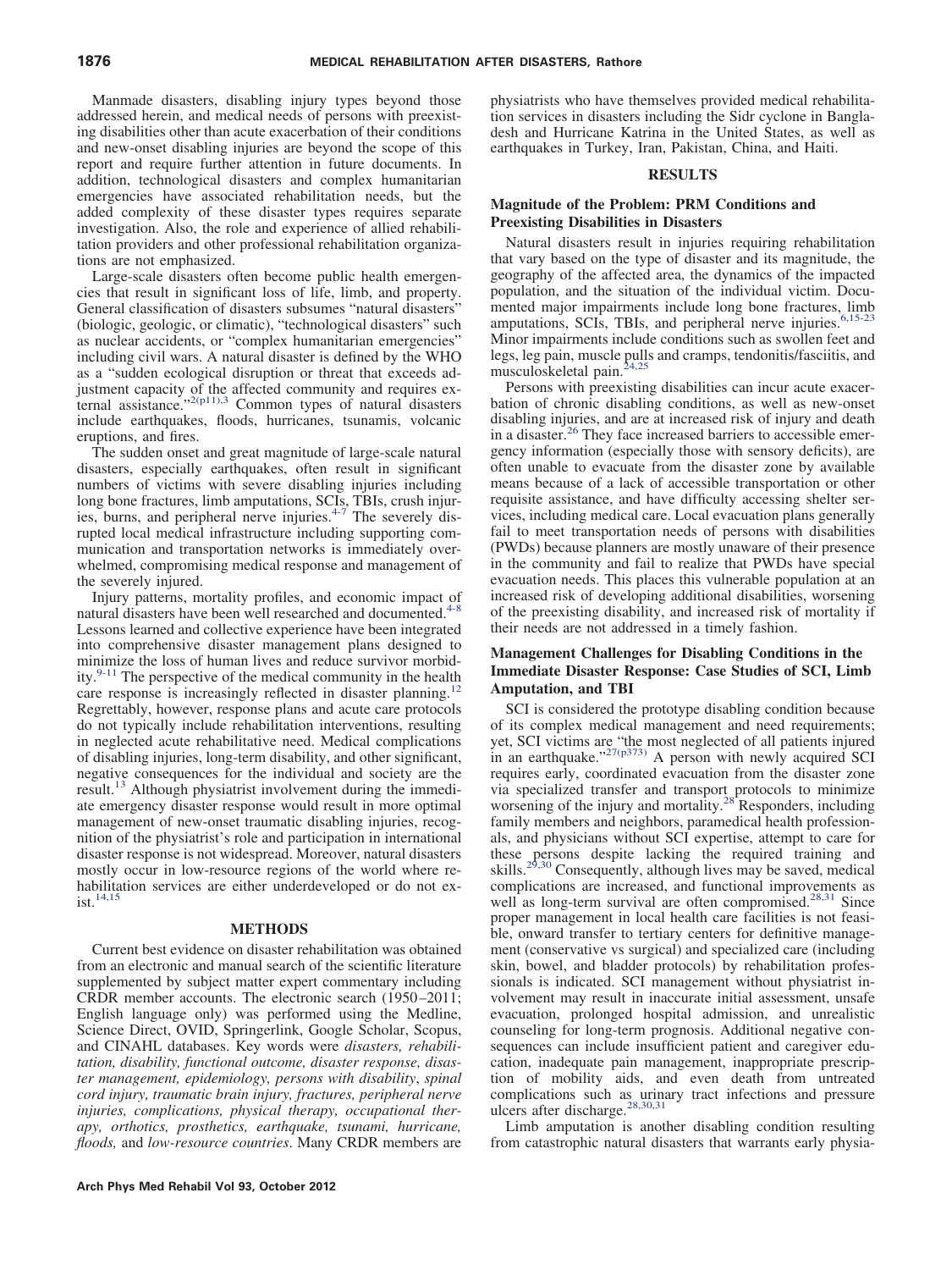trist involvement. Hundreds to thousands of traumatic and surgical amputations may result,  $26,32$  requiring emergent wound management and rehabilitation of the residual limb. Effective management will facilitate timely hospital discharge, freeing urgently required hospital beds $33$  and optimizing future prosthetic fitting. Physiatrists ideally become involved before amputation and educate the surgical team on prosthetic con-siderations.<sup>[34](#page-6-4)</sup>

During a disaster, the physiatrist can offer an amputee the following pre-, peri-, and postoperative services, which if not addressed, can have severe adverse consequences:

- Preamputation planning and consultation to the surgical team (on adequate length, shape, and soft tissue cover of the residual limb)
- Wound management and application of compression bandaging
- Shaping of the residual limb
- Management of residual limb or phantom limb pain
- Prosthesis prescription compatible with patient mobility status, vocational expectation, and living environment
- Patient education and counseling

Victims with TBI also benefit from physiatrist involvement after the disaster. Patients are usually hemodynamically stable and therefore evacuated from the disaster zone to definitive care after most patients with fractures and amputations.<sup>[33](#page-6-3)</sup> Many are managed in temporary facilities while awaiting transfer and are at increased risk for secondary conditions including contractures, pressure ulcers, urinary tract infections, aspiration pneumonia, malnutrition, and rapid cognitive dysfunction. Physiatrists can prevent and effectively manage most of these conditions,<sup>33</sup> preserving long-term functional outcomes. Early multidisciplinary rehabilitation is associated with better TBI outcomes,[35,36](#page-6-5) which are generally maintained at long-term follow-up.<sup>[37](#page-6-6)</sup>

Besides victims with severe TBI and craniocerebral trauma, a significant number of persons sustain mild TBI in disasters. However, most do not receive a diagnosis of mild TBI because they do not seek care and are not clinically recognized in the chaotic disaster environment. Most persons with mild TBI recover well with adequate follow-up and patient counseling without requiring additional intervention.<sup>38</sup> Some, however, are completely disabled and require a comprehensive care plan to prevent complications and deterioration.

#### **Current State of Disaster-Related Research**

The lack of systematic and standardized data collection during disasters from the past leads to a major weakness of current disaster-related research.<sup>[39](#page-6-8)</sup> For example, an estimated 15% of the world population has some form of disability (18% for the low-income countries),<sup>40</sup> but the estimates for PWDs residing in camps or temporary shelters after disasters are only 5% to 7%[.41](#page-6-10) Current trends in medical decision making dictate that one should strive to obtain the highest level of scientific evidence while proposing new interventions and management plans. The obvious flaw in this logic is that it results in policies regarding what is easy to study, rather than policies that address the most important interventions.

Since criterion standard randomized controlled trials are not feasible in the postdisaster setting, the best evidence available on the effectiveness of rehabilitation interventions after disasters are from quasiexperimental or observational studies using cross-sectional as well as prospective and retrospective designs (surveys). Recent studies of Sichuan earthquake survivors with fractures and SCI showed the effectiveness of postdisaster rehabilitation interventions as demonstrated by improved long-

term functional outcomes and quality of life, for example. Hospital series and case reports provide descriptive epidemiologic data on disabling injury diagnoses for which rehabilitation is indicated. Responding medical team mission reports, although commonly indexed in the gray literature, can provide useful information as well. In addition, opinions of subject matter experts with firsthand experience in disaster rehabilitation are valuable, although not evidence based.

Notwithstanding study design limitation, lack of systematic, standardized data collection during disasters has limited the range and quality of available disaster-related research. $40,41$ Disasters by nature allow little time for research planning, and frequently no supporting baseline demographic data are readily available in low-resource regions; on-site medical records are typically incomplete and of limited use.<sup>42</sup> Since the priority for medical response beyond initial triage and resuscitation is stabilization of traumatic disabling injuries, descriptive rehabilitation needs assessment for service delivery planning is the immediate research priority. Although a baseline patient functional assessment would also ideally occur, limitations of measurement tools and assessment team priorities in the chaotic, postdisaster environment may be prohibitive. Unfortunately, population needs and individual functional status field-based assessment, though critical, has not been conducted historically.

## **Rehabilitation Interventions After Disasters: Experience Around the Globe and Lessons Learned**

Experience from the Pakistan, Sichuan (China), and Haiti earthquakes, as well as Hurricane Katrina (United States), has demonstrated the value of providing rehabilitation services as part of the immediate emergency medical re-sponse.[15,28,43,44,45](#page-5-10) In Pakistan, a group of PRM faculty and residents supervised the management and rehabilitation of a large number of victims with SCI with good results. Patients had reduced complications and hospital lengths of stay, as well as better outcomes, compared with centers with no physiatrist involvement[.15,28](#page-5-10)

After the Sichuan earthquake, a rapid, military-led national response resulted in efficient onward transfer of critically injured persons, including those with SCI, to hospitals across 20 provinces using special trains and chartered flights—the greatest long-distance peacetime transfer of patients in China.<sup>44</sup> The shortage of trained rehabilitation professionals was addressed by mobilizing professionals from other parts of the country, training hospital staff in rehabilitation principles and practices by an international rehabilitation services nongovernmental organization (NGO), and inviting foreign experts to provide additional training.[43,45](#page-6-13) Follow-up of SCI and fracture victims (at 1y and 27mo, respectively) from the Sichuan earthquake showed significant effectiveness of rehabilitation intervention.[46,47](#page-6-14) Improved activities of daily living and other functional outcomes, reduced complications, and better healthrelated quality of life were demonstrated. Increased awareness of rehabilitation intervention was noted in the 2008 Sichuan earthquake compared with the Tangshan earthquake of 1976.<sup>46</sup>

Large numbers of disabilities were reported after the Indian Ocean tsunami in 2004 and the Sidr cyclone (Bangladesh) in 2008. Rehabilitation teams engaged quickly and effectively managed patients with major and minor disabilities sustained in these cataclysmic tropical storms.<sup>[48,49](#page-6-15)</sup> Rehabilitation teams comprising physiatrists,<sup>[50](#page-6-16)</sup> physical therapists<sup>51,52</sup> occupational therapists, orthotists, and prosthetists successfully provided rehabilitation services to amputees, as well as victims with SCI and TBI, in the recent earthquake in Haiti, resulting in in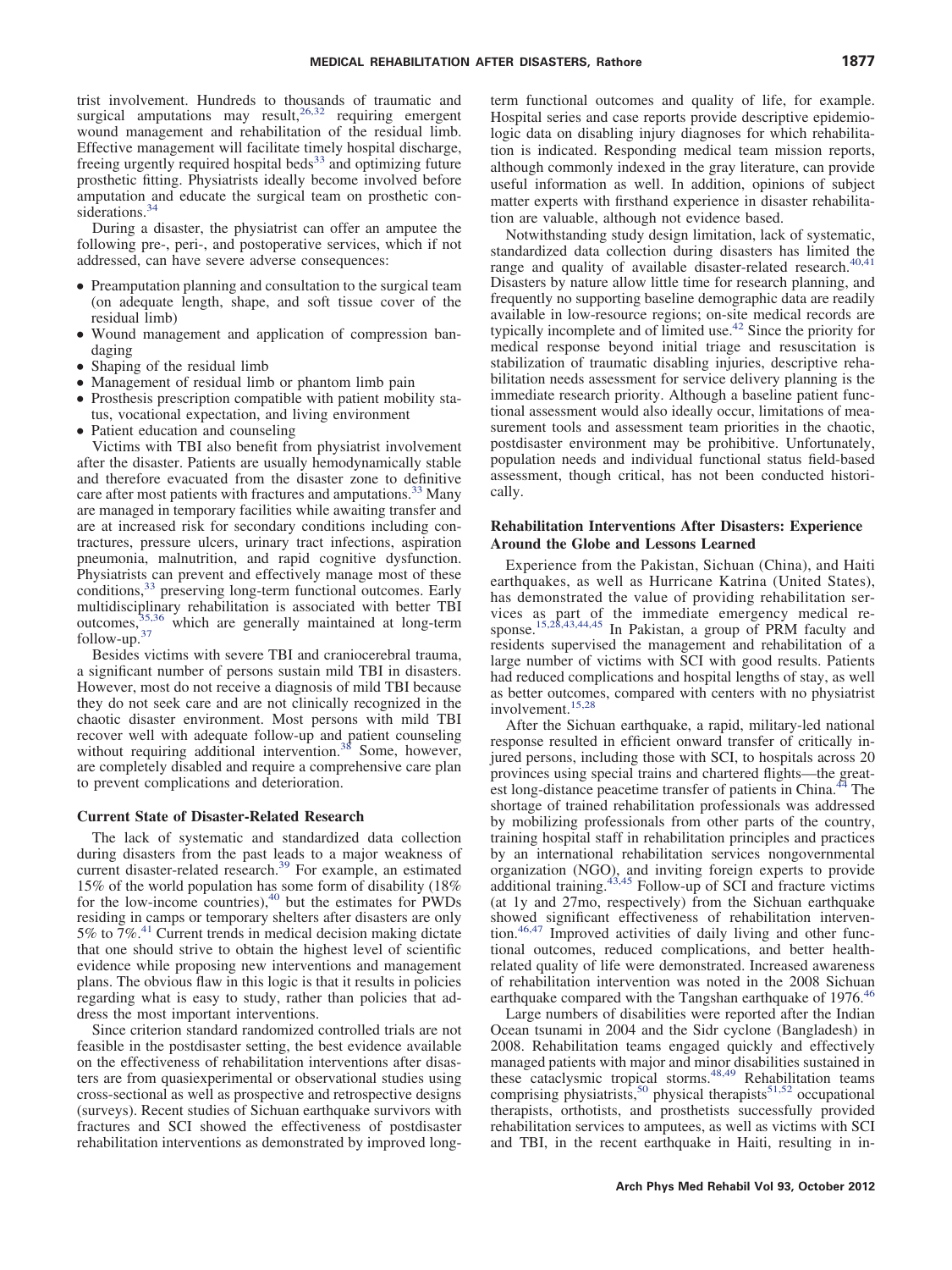creased societal acceptance of medical rehabilitation and development of long-term rehabilitation infrastructure.

Significant lessons learned from the literature review and expert commentary on emergency PRM interventions after large-scale natural disasters are as follows:

- Large numbers of disabling injuries normally occur in natural disasters and require comprehensive medical management including rehabilitation interventions.
- Most disasters occur in low-resource world regions where rehabilitation services are poorly developed, $14,15$  and the burden of new-onset, traumatic disabling conditions quickly overwhelms and depletes available rehabilitation services.
- Medical rehabilitation is an urgent, essential emergency medical service in disasters and not restricted to the intermediate and long-term care settings. Early physiatrist involvement in complex orthopedic and neurologic trauma has shown to be of benefit in nondisaster trauma. Immediate rehabilitation services postdisaster are likely to reduce morbidity, improve functional outcomes, and improve sur-vival.[15,31,46,50](#page-5-10)
- Physiatrist participation in the immediate emergency disaster response has proved effective in managing disabling injuries including fractures, amputation, SCI, and TBI, among others. Physiatrists prevent and treat related medical complications, establish pain management protocols, and arrange for appropriate postdischarge follow-up. Physiatrists also provide valuable pre-, peri-, and postoperative consultation.
- Physiatrists' understanding of patients' comprehensive medical needs, including rehabilitation, can compensate for the relative lack of rehabilitation expertise on a responding medical team[.33](#page-6-3)
- Postdisaster rehabilitation reduces hospital length of stay, freeing critical medical resources.
- Postdisaster rehabilitation results in faster medical recovery, fewer complications, and greater improvement of functional outcomes. Improved outcomes, in turn, contribute to greater social integration and community participation, which help build postdisaster society (as opposed to expending limited health and social services).
- Emergency rehabilitation services should only be provided by trained, credentialed professionals to ensure practice accountability and proper standards of care. Nonqualified personnel, although well intentioned, should provide care only in the event of extreme emergency and under strict supervision.
- Effective coordination of organizations providing rehabilitation services after a disaster, including national and international NGOs, is required to efficiently allocate human and material resources to provide optimal, comprehensive rehabilitative care to the impacted population.
- Selection and development of functional assessment tools appropriate to disaster-related research, especially during the emergency response, are needed.

## **RECOMMENDATIONS**

Recommendations based on our review and lessons learned are as follows:

1. *Develop scientific evidence for medical rehabilitation in the emergency disaster response:* High-quality scientific evidence supporting medical rehabilitation as part of the immediate emergency medical response to natural disasters will convince the PRM and disaster medicine communities of the critical importance of rehabilitation intervention. Data collection should begin as early as possible and be

patients' continuum of care. Intervention costs must be documented to evaluate their cost-effectiveness and to monetize rehabilitation programming as well as the overall burden of disability. Suggested elements of a disaster rehabilitation research strategy during the emergency response are as follows:

a. *Measure the burden of disability after disasters:* International disaster data sets similar to the SCI data sets<sup>53</sup> and *International Classification of Functioning, Disability and Health* core sets<sup>[54](#page-6-19)</sup> could be developed. These data sets would inform the systematic collection of data on patterns of injury, types of disabilities, and related functional deficits. Data sets should be sufficiently comprehensive and simple to administer.

repeated at intervals to assess therapeutic intervention over

- b. *Document functional outcomes:* Documentation of functional status in the newly injured would guide timely, appropriate rehabilitation therapy. Some traditional measures such as the FIM are not field friendly, requiring well-trained staff and a relatively long admin-istration time.<sup>[33](#page-6-3)</sup> Simpler scales such as the Barthel Index[55](#page-6-20) or Language Independent Functional Evaluation<sup>56</sup> should be used instead. Also, measure design constraints such as ceiling and floor effects must be considered in modeling rehabilitation effectiveness.<sup>5</sup> An *International Classification of Functioning, Disability and Health*– based needs assessment tool assessing level of functioning, corresponding rehabilitation need, and required rehabilitation expertise was successfully piloted in the Haiti earthquake.<sup>58</sup>
- 2. *Develop and host rehabilitation disaster relief expertise:* The ISPRM and other rehabilitation professional societies should provide specialized training on rehabilitation disaster relief and facilitate member participation in related service opportunities. Suggested plan elements are as follows:
	- a. *Develop a training program in rehabilitation disaster relief:* Training in the policy and practice of disaster rehabilitation will provide physiatrists with added qualifications to guide their deployment participation. The ISPRM CRDR is currently developing an online curriculum (for its Disability Acute Rehabilitation Team [DART] program) [\(table 1\)](#page-4-0) that includes general humanitarian aid principles and rehabilitation-specific provider competencies to instruct physiatrists in providing rehabilitative management of persons with disabling injuries during the immediate disaster response. This course incorporates the Sphere Minimum Standards in Humanitarian Response for injury care during disasters<sup>59</sup> and the Global Health Cluster Foreign Medical Team Health Services Checklist.<sup>60</sup>
	- b. *Establish a subject matter expert database:* Establishing an ISPRM member rehabilitation database will facilitate deployment of physiatrists and other rehabilitation professionals in support of international rehabilitation disaster relief efforts. The database will facilitate timely volunteer deployment as a result of preregistration and verification of providers' preferences and qualifications. Database access procedures would allow timely pairing of volunteers with requesting agencies including governments, NGOs, and United Nations agencies. As an example, the United Kingdom International Emergency Trauma Register was recently launched to help address international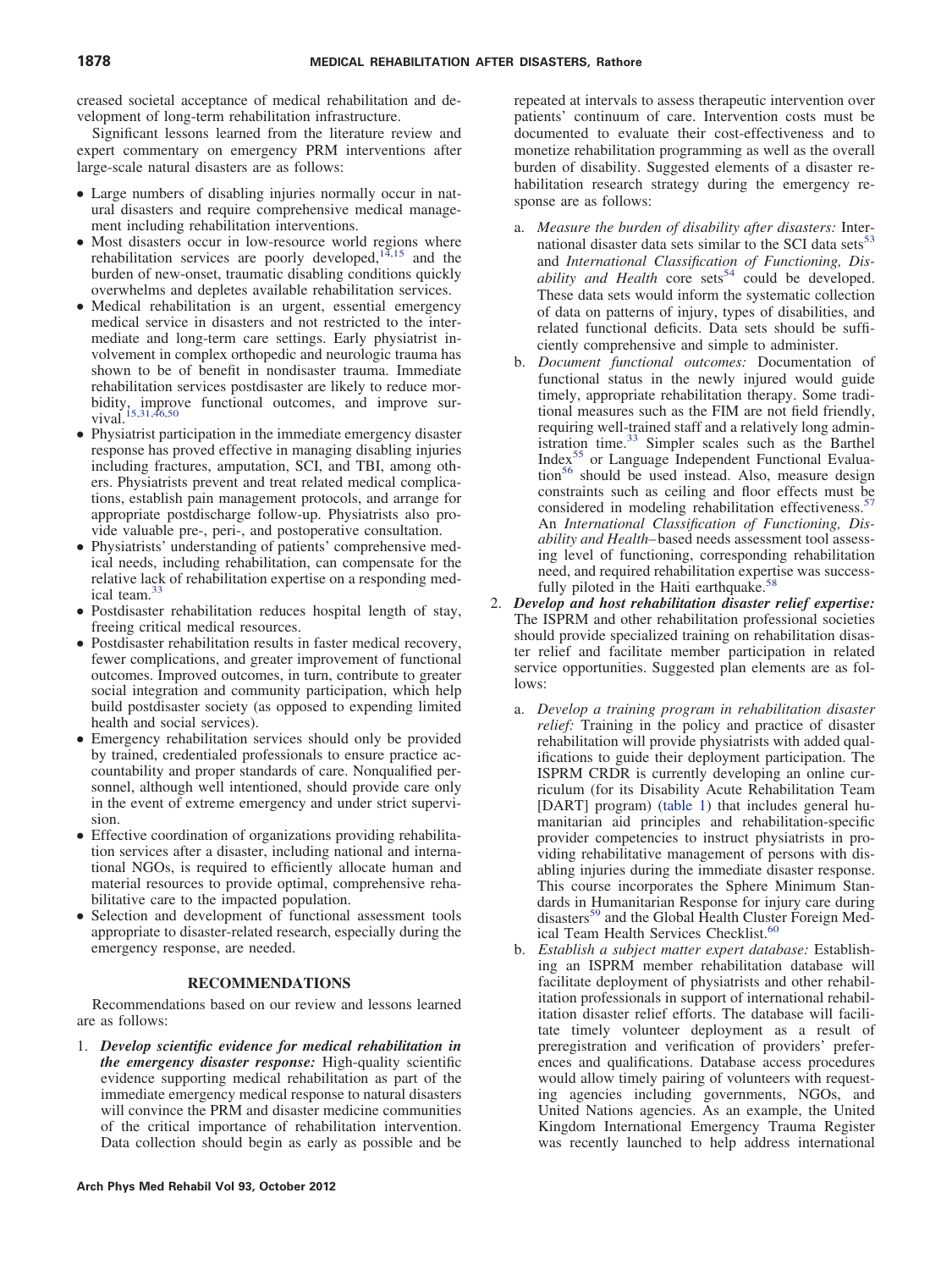### <span id="page-4-0"></span>**Table 1: Proposed DART Curriculum**

Planning ahead

- Developing clinical flexibility and coverage
- Financing travel
- Assembling a team of responders
- Equipment and supplies to bring

Acutely

- Engaging the emergency response leaders
- Working with nongovernmental agencies
- Basics of acute trauma medicine
- Rehab for rescuers—spinal cord evacuation, etc
- Surveying and reporting the needs
- Acute rehab triage and management
- Discharge planning from day of admission

Subacute

- Working with the local team
- Working with the emergency rehab team
- Measuring prevalence of disability
- Developing a sustainable program
- Dealing with the media
- Getting donors

Personal survival

- When not to go
- Licensure and visa
- Protection from the disaster
- Protection from rioting and crime
- Emotional protection/reentry

Abbreviation: rehab, rehabilitation.

surgical emergency needs. $61$  Related, the World Confederation of Physical Therapy has recently established a "database of experts" designed to share member knowledge and expertise.<sup>[62](#page-6-27)</sup> The ISPRM database could thus serve multiple purposes as a repository of disaster rehabilitation expertise. The ISPRM subject matter expert database is an activity on the current WHO/ISPRM collaborative work plan.

3. *Develop an international rehabilitation emergency response capability:* A field-deployable rehabilitation response capability in the form of a PRM team could insert physiatrists into a disaster area during the immediate emergency health response, providing physiatric expertise during this critical period. Teams of varying composition could perform multiple missions, including the following:

- Rehabilitation needs assessment and other research
- Direct patient management and consultation as part of a medical/surgical team
- Implementation of telerehabilitation capability
- Rehabilitation training of other providers
- Rehabilitation resource coordination for the disaster management structure

Roles and responsibilities would change as the disaster response evolves [\(fig 1\)](#page-4-1). PRM team practice would subscribe to Global Health Cluster guidance for foreign medical teams. $62$ Recognizing this critical need, the ISPRM is currently developing a DART. [Table 1](#page-4-0) outlines the proposed program curriculum during the emergent and postemergent phases of response, as well as advance planning considerations and responder survival measures.

International NGOs involved in medical rehabilitation after disasters should actively coordinate across all levels and phases of response with the United Nations Inter-Agency Standing Committee/WHO Global Health Cluster planning and guidance. NGO participation in development of response guidance, strategy review, and field coordination will help ensure an optimal disaster rehabilitation response.

4. *Develop a PRM disaster response capability in lowresource regions:* Building a PRM disaster response capability in low-resource regions is critical to improving the global disaster rehabilitation response since most catastrophic natural disasters occur in these areas characterized by minimal rehabilitation medicine infrastructure and poor disaster planning. The ISPRM CRDR could coordinate with PRM national societies via ISRPM WHO regional representatives to establish national society disaster committees. Committees would partner with local and national disaster authorities to develop a rehabilitation disaster response infrastructure that would strengthen local response capability and also facilitate the international response depending on the scale of the disaster. Regardless, reduced



<span id="page-4-1"></span>**Fig 1. A suggested plan of rehabilitation interventions after a natural disaster. Abbreviation: rehab, rehabilitation.**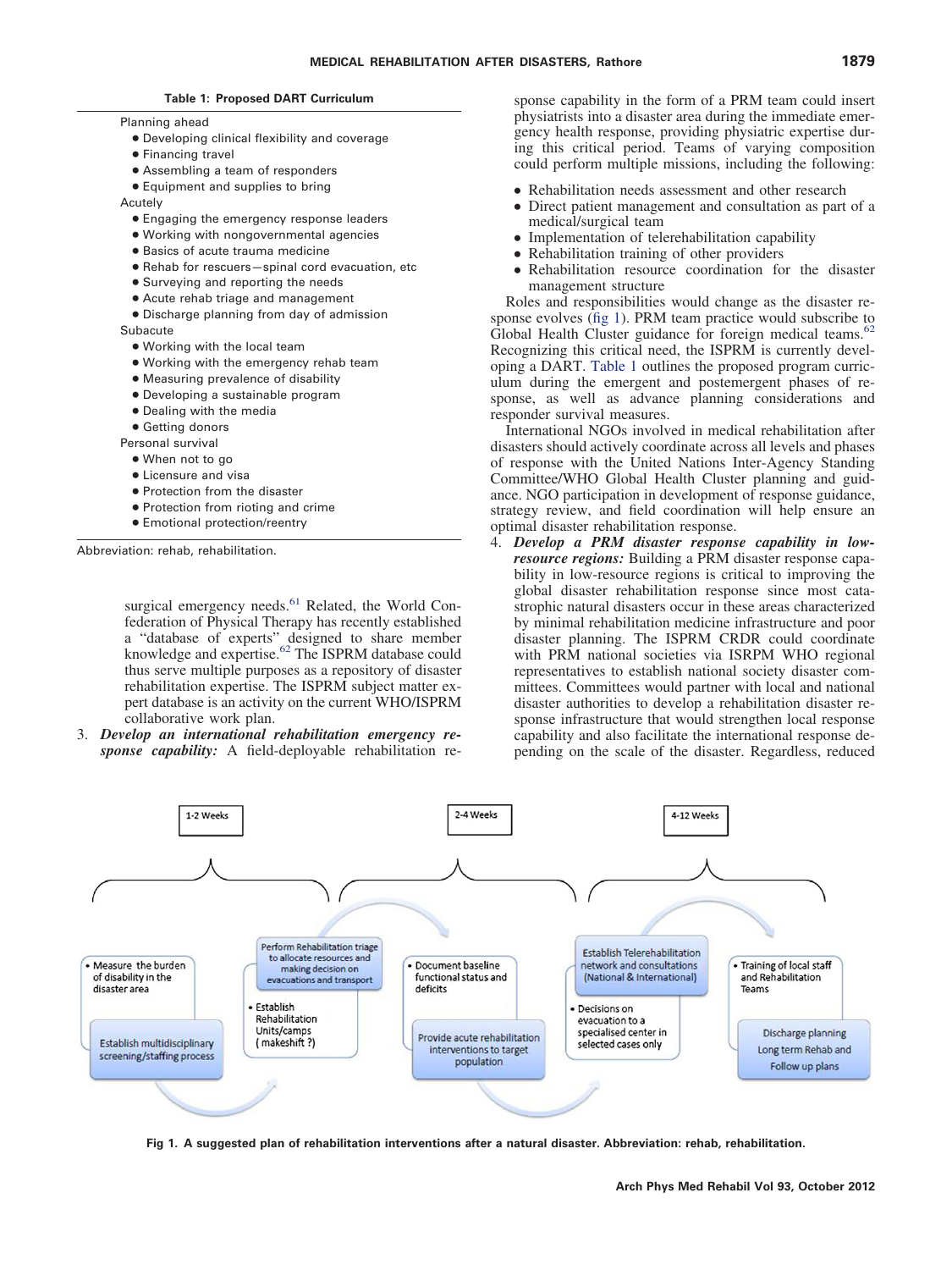morbidity and mortality because of the rehabilitation provided for traumatic disabling conditions would predictably result. Online posting of country-specific, disaster-related policies, procedures, and training supplemented by related funded educational travel would be facilitative.

5. *Develop a telerehabilitation consultation process:* Major aid agencies should consider funding and developing a telerehabilitation consultation process. It is not possible for the members of a standard multidisciplinary team to cover all disaster-affected areas. Development of telerehabilitation consultation processes involving distant experts (physicians and allied health professionals) where certain expertise is missing or in rural or isolated communities would be invaluable. It is important that local and international telerehabilitation services and liaisons be established, so that the expertise can be shared on a wider scale.

In addition, a mobile rehabilitation facility (similar to a mobile surgical team) can be used to provide medical rehabilitation in disaster zones where there were no PRM services or the centers have been damaged. A mobile orthopedic workshop successfully provided prostheses in the Haiti earthquake.<sup>[63](#page-6-28)</sup>

## **CONCLUSIONS**

Medical rehabilitation is an essential part of the immediate emergency health response in a large-scale natural disaster. This report proposes recommendations for advancing rehabilitation in disasters that will be developed by the ISPRM CRDR into specific implementation strategies with supporting actions. Partner organizations that also provide global disaster rehabilitation services are also encouraged to develop and share their expertise in order to more effectively integrate PRM perspective into the global disaster rehabilitation response.

Physiatrists can help in the postacute disaster phase by offering their expertise in the prevention of pressure ulcers, positioning techniques, prevention of thromboembolism, management of SCI and TBI, prevention of the debilitating effects of prolonged immobility after major injuries, and pre-, peri-, and postoperative consulting. It is important that physiatrists be consulted in disaster response plans and their expertise used earlier rather than later when preventable complications have already occurred.

**Acknowledgments:** We thank Sohail Muzammil, FCPS, FRCS, consultant orthopedic surgeon; Zaheer Gill, FCPS, physiatrist; Nadeem Ahmad, FCPS, physiatrist; Sabir Bhatti, FCPS, consultant neurosurgeon; and Saif-Ullah Khan, MBBS, for their input and sharing their experience; and Colleen O'Connell, MD, FRCPC, for her critical review of the manuscript.

#### **References**

- <span id="page-5-1"></span><span id="page-5-0"></span>1. Stucki G, von Groote PM, DeLisa JA, et al. Chapter 6: the policy agenda of ISPRM. J Rehabil Med 2009;41:843-52.
- 2. Lechat MF. Disasters and public health. Bull World Health Organ 1979;57:11-7.
- <span id="page-5-2"></span>3. World Health Organization. Emergency care in natural disasters: views of an international seminar. WHO Chron 1980;34:96-100.
- 4. Athukorala P, Resosudarmo BP. The Indian Ocean Tsunami: economic impact, disaster management, and lessons. Asian Econ Papers 2005;4:1-39.
- 5. Sami F, Ali F, Zaidi SH, Rehman H, Ahmad T, Siddiqui MI. The October 2005 earthquake in Northern Pakistan: patterns of injuries in victims brought to the Emergency Relief Hospital, Doraha, Mansehra. Prehosp Disaster Med 2009;24:535-9.
- <span id="page-5-7"></span>6. Mateen FJ. Neurological disorders in complex humanitarian emergencies and natural disasters. Ann Neurol 2010;68:282-94.
- 7. Centers for Disease Control and Prevention (CDC). Postearthquake injuries treated at a field hospital—Haiti, 2010. MMWR Morb Mortal Wkly Rep 2011;59:1673-7.
- <span id="page-5-3"></span>8. Farfel A, Assa A, Amir I, et al. Haiti earthquake 2010: a field hospital pediatric perspective. Eur J Pediatr 2011;170:519-25.
- 9. Roy N. The Asian Tsunami: PAHO disaster guidelines in action in India. Prehosp Disaster Med 2006;21:310-5.
- 10. Bremer R. Policy development in disaster preparedness and management: lessons learned from the January 2001 earthquake in Gujarat, India. Prehosp Disaster Med 2003;18:372-84.
- 11. Yokohama strategy and plan of action for a safer world: guidelines for natural disaster prevention, preparedness and mitigation. World Conference on Natural Disaster Reduction; 1994 May 23–27; Yokohama, Japan. Available at: [http://www.ifrc.org/Docs/](http://www.ifrc.org/Docs/idrl/I248EN.pdf) [idrl/I248EN.pdf.](http://www.ifrc.org/Docs/idrl/I248EN.pdf) Accessed May 5, 2012.
- <span id="page-5-4"></span>12. Brandeau ML, McCoy JH, Hupert N, Holty JE, Bravata DM. Recommendations for modeling disaster responses in public health and medicine: a position paper of the Society for Medical Decision Making. Med Decis Making 2009;29:438-60.
- <span id="page-5-5"></span>13. Gosney J, Reinhardt JD, Haig AJ, Li J. Developing post-disaster physical rehabilitation: role of the World Health Organization Liaison Sub-Committee on Rehabilitation Disaster Relief of the International Society of Physical and Rehabilitation Medicine. J Rehabil Med 2011;43:965-8.
- <span id="page-5-6"></span>14. Haig AJ, Im J, Adewole D, Nelson V, Krabak B. The practice of physical and rehabilitation medicine in sub-Saharan Africa and Antarctica: a white paper or a black mark? J Rehabil Med 2009; 41:401-5.
- <span id="page-5-10"></span>15. Rathore MF, Rashid P, Butt AW, Malik AA, Gill ZA, Haig AJ. Epidemiology of spinal cord injuries in the 2005 Pakistan earthquake. Spinal Cord 2007;45:658-63.
- 16. Dai ZY, Li Y, Lu MP, Chen L, Jiang DM. Clinical profile of musculoskeletal injuries associated with the 2008 Wenchuan earthquake in China. Ulus Travma Acil Cerrahi Derg 2010;16: 503-7.
- 17. Zhang L, Li H, Carlton JR, Ursano R. The injury profile after the 2008 earthquakes in China. Injury 2009;40:84-6.
- 18. Bai XD, Liu XH. Retrospective analysis: the earthquake-injured patients in Barakott of Pakistan. Chin J Traumatol 2009;12:122-4.
- 19. Bhatti SH, Ahmed I, Qureshi NA, Akram M, Khan J. Head trauma due to earthquake October, 2005— experience of 300 cases at the Combined Military Hospital Rawalpindi. J Coll Physicians Surg Pak 2008;18:22-6.
- 20. Mulvey JM, Awan SU, Qadri AA, Maqsood MA. Profile of injuries arising from the 2005 Kashmir earthquake: the first 72 h. Injury 2008;39:554-60.
- 21. Ahrari MN, Zangiabadi N, Asadi A, Sarafi Nejad A. Prevalence and distribution of peripheral nerve injuries in victims of Bam earthquake. Electromyogr Clin Neurophysiol 2006;46:59-62.
- 22. Iezzoni LI, Ronan LJ. Disability legacy of the Haitian earthquake. Ann Intern Med 2010;152:812-4.
- 23. Phalkey R, Reinhardt JD, Marx M. Injury epidemiology after the 2001 Gujarat earthquake in India: a retrospective analysis of injuries treated at a rural hospital in the Kutch district immediately after the disaster. Glob Health Action 2011;4:7196.
- <span id="page-5-8"></span>24. Chiou-Tan FY, Bloodworth DM, Kass JS, et al. Physical medicine and rehabilitation conditions in the Astrodome clinic after hurricane Katrina. Am J Phys Med Rehabil 2007;86:762-9.
- <span id="page-5-9"></span>25. Pang HN, Lim W, Chua WC, Seet B. Management of musculoskeletal injuries after the 2009 western Sumatra earthquake. J Orthop Surg (Hong Kong) 2011;19:3-7.
- 26. IRIN Global. Haiti: emergency sheds light on needs of pre-quake disabled. Available at: [http://www.irinnews.org/report.aspx?](http://www.irinnews.org/report.aspx?Reportid=90484) [Reportid](http://www.irinnews.org/report.aspx?Reportid=90484)=90484. Accessed May 19, 2012.